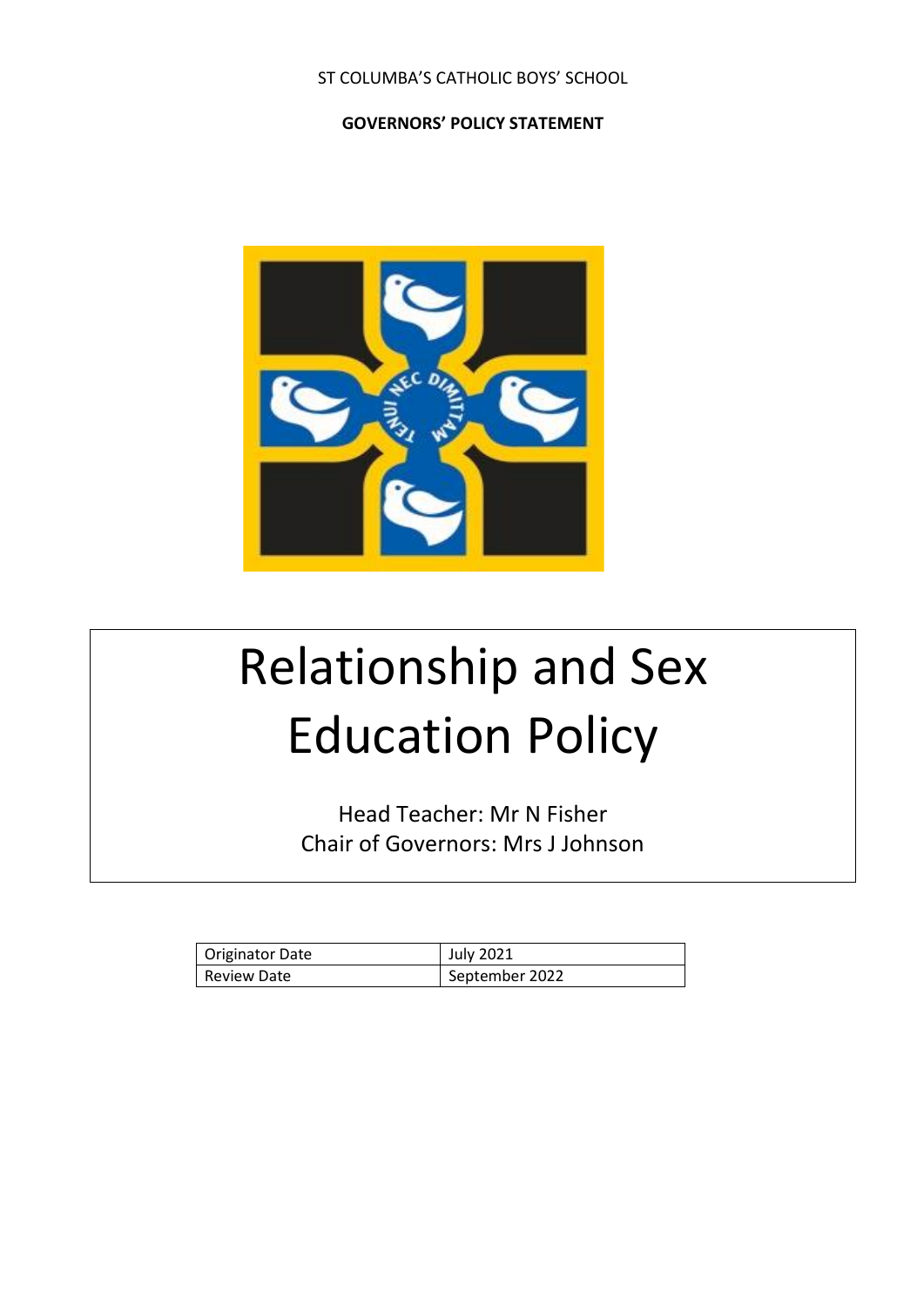*Our school is an inclusive place of learning that celebrates and welcomes diversity. Every member of our community is a unique and special creation of God and is known, cared for and valued for the contribution they make. Every student is challenged and supported to achieve his best.*

# **Preamble to the Policy**

In this policy the Governors and teachers, in partnership with students and their parents, set out their intentions about relationships and sex education (RSE). We set out our rationale for, and approach to relationships and sex education in the school.

This policy will be reviewed every 2 years by the Head teacher, RSE Co-ordinator, the Governing Body and Staff. The next review date is September 2022.

This policy will be given to all members of the Governing Body, and all teaching and non-teaching members of staff. Copies of the document will be available to all parents through the school's website.

# **1. Introduction**

*"The Second Vatican Council spoke of the need for "a positive and prudent sex education" to be imparted to children and adolescents "as they grow older," with "due weight being given to the advances in the psychological, pedagogical and didactic sciences." … It can only be seen within the broader framework of an education for love, for mutual self-giving. In such a way, the language of sexuality would not be sadly impoverished but illuminated and enriched. The sexual urge can be directed through a process of growth in self-knowledge and self-control capable of nurturing valuable capacities for joy and for loving encounter."***<sup>1</sup>**

In a Catholic school any teaching or formation on human love and human development must be within the whole context of our faith in God who reveals himself in Jesus Christ, as it is through our love of God and of neighbour that we reciprocate God's love for mankind. As the term 'Relationship and Sex Education' (RSE) indicates, the emphasis is placed on the understanding and formation of respectful, loving relationships which exist between friends and within families.

Marriage is one such loving relationship. The Church's sacramental understanding of marriage explains how we can meet Christ through the adventure of learning to love one another. Pope Francis tells us that "Christian marriage is a sign of how much Christ loved his Church in the covenant sealed on the cross, yet it also makes that love present in the communion of spouses"**<sup>2</sup>** He then explains that "the sacrament of marriage flows from the incarnation and the paschal mystery, whereby God showed the fullness of his love for humanity by becoming one with us."**<sup>3</sup>**

Marriage is a mutual commitment of total fidelity which is open to the gift of life. Understanding how relationships work and developing relationship skills gives a context for understanding human sexuality and sexual health. This is consistent with the Church's view that the purpose of RSE is to secure "an adequate knowledge of the nature and importance of sexuality and of the harmonious and integral development of the person towards psychological maturity, with full spiritual maturity in view, to which all believers are called."**4**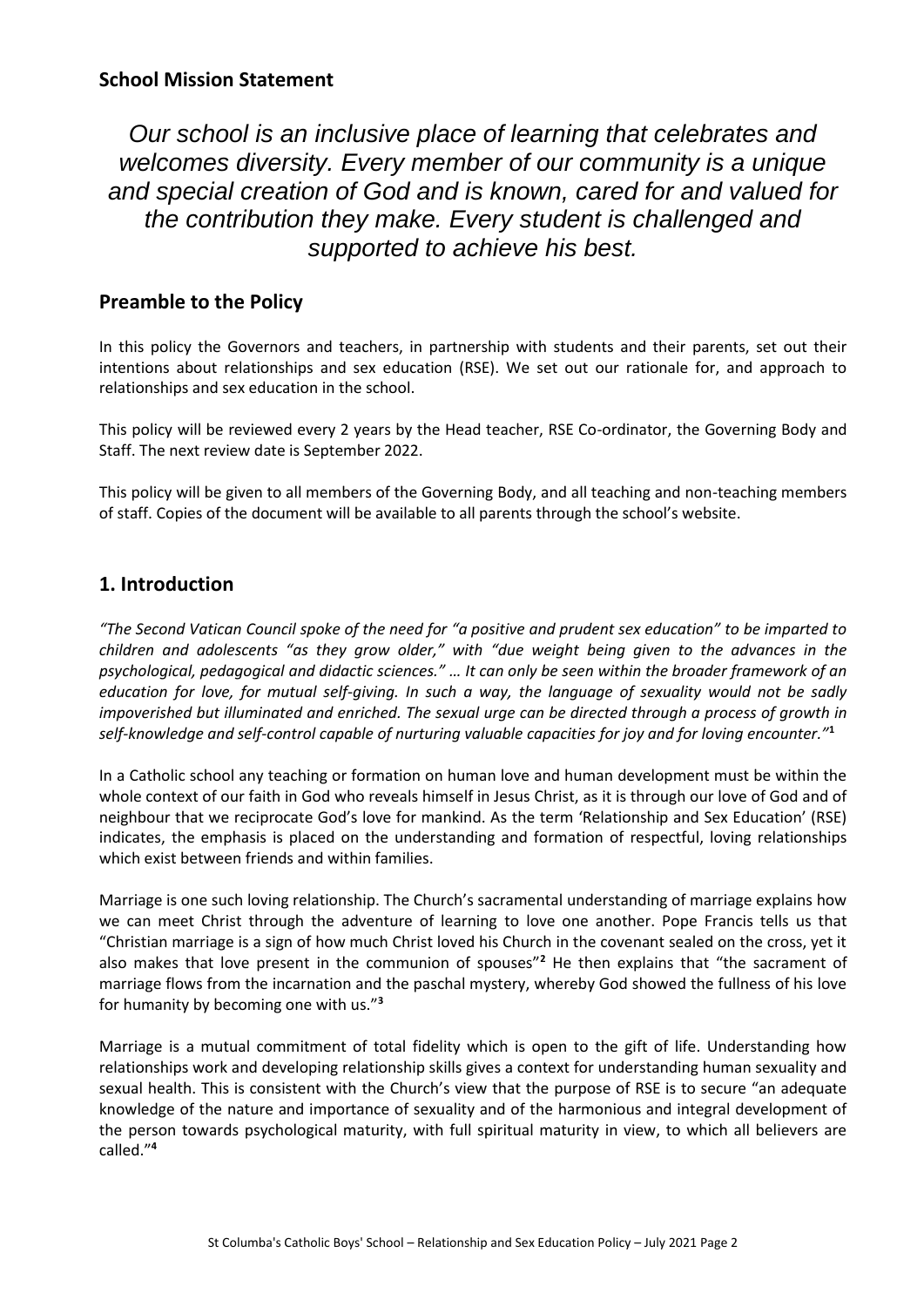The DfE guidance states that "children and young people need to know how to be safe and healthy, and how to manage their academic, personal and social lives in a positive way"<sup>5</sup>. It is about the development of the pupil's knowledge and understanding of her or him as a sexual being, about what it means to be fully human, called to live in right relationships with self and others and being enabled to make moral decisions in conscience. In primary schools the focus should be on "teaching the fundamental building blocks and characteristics of positive relationships, with particular reference to friendships, family relationships, and relationships with other children and with adults."<sup>6</sup> This would include the topics of families and the people of who care for me, caring friendships, respectful relationships, online relationships and being safe. In Secondary schools RSE should "give young people the information they need to help them develop healthy, nurturing relationships of all kinds, not just intimate relationships. It should enable them to know what a healthy relationship looks like and what makes a good friend, a good colleague and a successful marriage or other type of committed relationship. It should also cover contraception, developing intimate relationships and resisting pressure to have sex (and not applying pressure)."<sup>7</sup>

# **2. Statutory Curriculum Requirements**

We are legally required to teach those aspects of RSE which are statutory parts of National Curriculum Science. (There is also a separate requirement for maintained secondary schools to teach about HIV, AIDS and sexually transmitted infections. This does not apply to academies). More details of the legal requirements may be found in Appendix 1.

However, the reasons for our inclusion of RSE go further.

#### **Rationale**

#### 'I HAVE COME THAT YOU MIGHT HAVE LIFE AND HAVE IT TO THE FULL'

(Jn.10.10)

We are involved in relationships and sex education precisely because of our Christian beliefs about God and about the human person. The belief in the unique dignity of the human person made in the image and likeness of God underpins the approach to all education in a Catholic school. Our approach to RSE therefore is rooted in the Catholic Church's teaching of the human person and presented in a positive framework of Christian ideals.

At the heart of the Christian life is the Trinity; Father, Son and Spirit in communion, united in loving relationship and embracing all people and all creation. As a consequence of the Christian belief that we are made in the image and likeness of God, gender and sexuality are seen as God's gift, reflect God's beauty, and share in the divine creativity. RSE, therefore, will be placed firmly within the context of relationship as it is there that sexuality grows and develops.

Following the guidance of the Bishops of England and Wales and as advocated by the DFE (and the Welsh Assembly Government) RSE will be firmly embedded in the PSHE framework as it is concerned with nurturing human wholeness and integral to the physical, spiritual, emotional, moral, social and intellectual development of pupils. It is centred on Christ's vision of being human as good news and will be positive and prudent, showing the potential for development, while enabling the dangers and risks involved to be understood and appreciated.

All RSE will be in accordance with the Church's moral teaching. It will emphasise the central importance of marriage and the family whilst acknowledging that all pupils have a fundamental right to have their life respected whatever household they come from. It will also prepare pupils for life in modern Britain.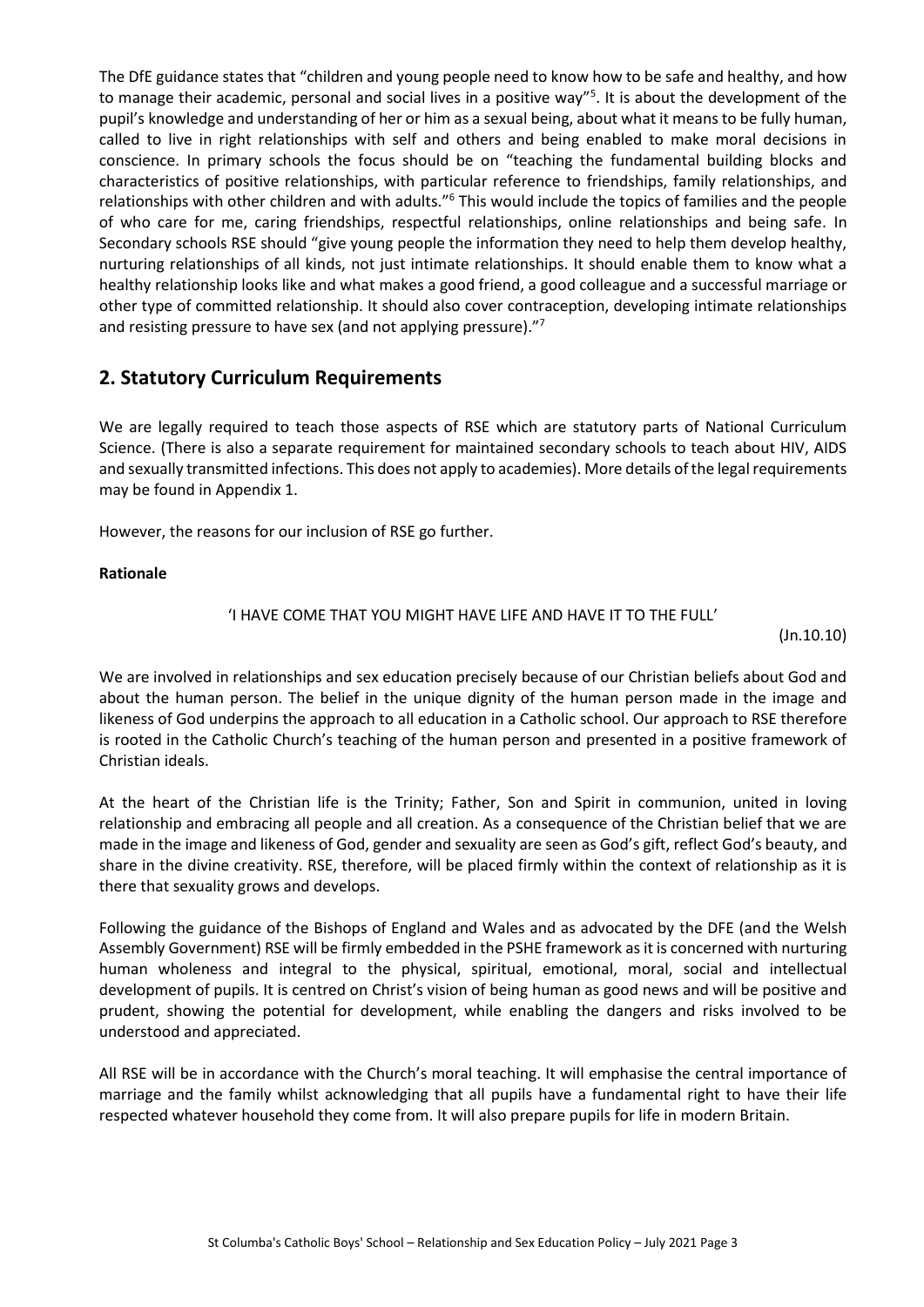#### **Values and Virtues**

Our programme enshrines Catholic values relating to the importance of stable relationships, marriage and family life. It also promotes those virtues which are essential in responding to the God's call to love others with a proper respect for their dignity and the dignity of the human body. The following virtues will be explicitly explored and promoted: faithfulness, fruitfulness, chastity, integrity, prudence, mercy and compassion.

# **3. Aim of RSE and the Mission Statement**

Our Mission Statement commits us to the education of the whole child (spiritual, physical, intellectual, moral, social, cultural, emotional) and we believe that RSE is an integral part of this education. Furthermore, our school aims state that we will endeavour to raise pupils' self-esteem, help them to grow in knowledge and understanding, recognise the value of all persons and develop caring and sensitive attitudes. It is in this context that we commit ourselves:

In partnership with parents, to provide children and young people with a "positive and prudent sexual education<sup>"8</sup> which is compatible with their physical, cognitive, psychological, and spiritual maturity, and rooted in a Catholic vision of education and the human person.

#### **Objectives**

To develop the following **attitudes and virtues**:

- reverence for the gift of human sexuality and fertility;
- respect for the dignity of every human being in their own person and in the person of others;
- joy in the goodness of the created world and their own bodily natures;
- responsibility for their own actions and a recognition of the impact of these on others;
- recognising and valuing their own sexual identity and that of others;
- celebrating the gift of life-long, self-giving love;
- recognising the importance of marriage and family life;
- fidelity in relationships.

To develop the following **personal and social skills**:

- making sound judgements and good choices which have integrity, and which are respectful of the individual's commitments;
- loving and being loved, and the ability to form friendships and loving, stable relationships free from exploitation, abuse and bullying;
- managing emotions within relationships, and when relationships break down, with confidence, sensitivity and dignity;
- managing conflict positively, recognising the value of difference;
- cultivating humility, mercy and compassion, learning to forgive and be forgiven;
- developing self-esteem and confidence, demonstrating self-respect and empathy for others;
- building resilience and the ability to resist unwanted pressures, recognising the influence and impact of the media, internet and peer groups and so developing the ability to assess pressures and respond appropriately;
- being patient, delaying gratification and learning to recognise the appropriate stages in the development of relationships, and how to love chastely;
- assessing risks and managing behaviours in order to minimise the risk to health and personal integrity.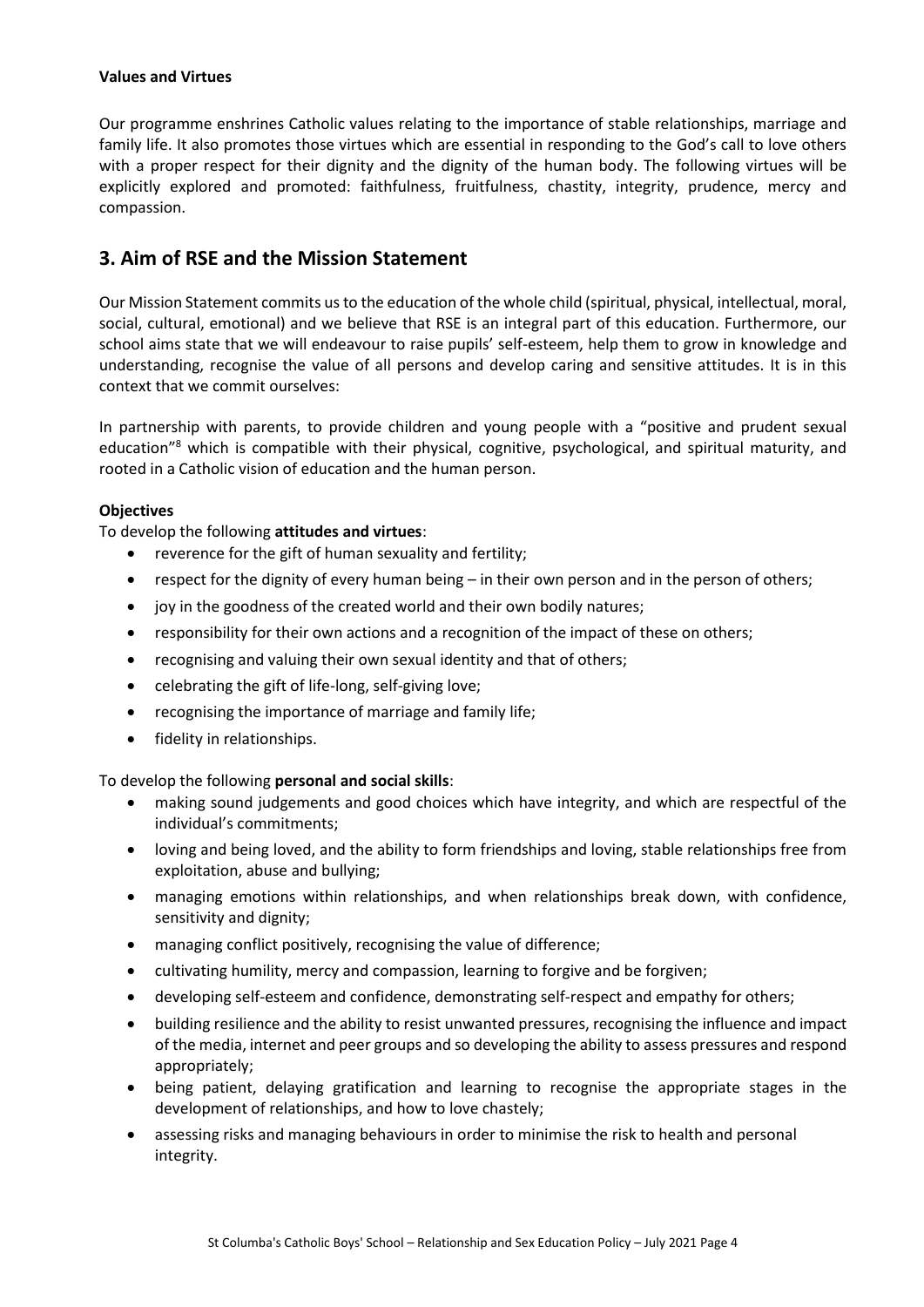#### To **know and understand**:

- the Church's teaching on relationships and the nature and meaning of sexual love;
- the Church's teaching on marriage and the importance of marriage and family life;
- the centrality and importance of virtue in guiding human living and loving;
- the physical and psychological changes that accompany puberty;
- the facts about human reproduction, how love is expressed sexually and how sexual love plays an essential and sacred role in procreation;
- how to manage fertility in a way which is compatible with their stage of life, their own values and commitments, including an understanding of the difference between natural family planning and artificial contraception;
- how to keep themselves safe from sexually transmitted infections and how to avoid unintended pregnancy, including where to go for advice.

#### **Outcomes**

Inclusion and Differentiated Learning

We will ensure RSE is sensitive to the different needs of individual pupils in respect to pupils' different abilities, levels of maturity and personal circumstances; for example, their own sexual orientation, faith or culture and is taught in a way that does not subject pupils to discrimination. Lessons will also help children to realise the nature and consequences of discrimination, teasing, bullying and aggressive behaviours (including cyber-bullying), use of prejudice-based language and how to respond and ask for help. A range of school policies are relevant here: Anti Bullying, Equality, eSafety, Safeguarding and Teaching, Learning & Assessment.

#### Equalities Obligations

The governing body have wider responsibilities under the Equalities Act 2010 and will ensure that our school strives to do the best for all of the pupils, irrespective of disability, educational needs, race, nationality, ethnic or national origin, pregnancy, maternity, sex, gender identity, religion or sexual orientation or whether they are looked-after children.

#### Broad Content of RSE

Three aspects of RSE - attitudes and values, knowledge and understanding, and personal and social skills will be provided in three inter-related ways: the whole school / ethos dimension; a cross-curricular dimension and a specific relationships and sex curriculum.

# **Programme / Resources**

RSE at St Columba's will follow the Ten:Ten Live Life to the Full Secondary scheme of work. An overview may be found in Appendix 2 on Page 12. The themes developed are:

- Religious Understanding
- Created and Loved by God
	- o Me, My Body, My Health
	- o Emotional Well-Being
	- o Life Cycles
- Created to Love Others
	- o Personal Relationships
	- o Keeping Safe
- Created to Live in Community
	- o Living in the Wider World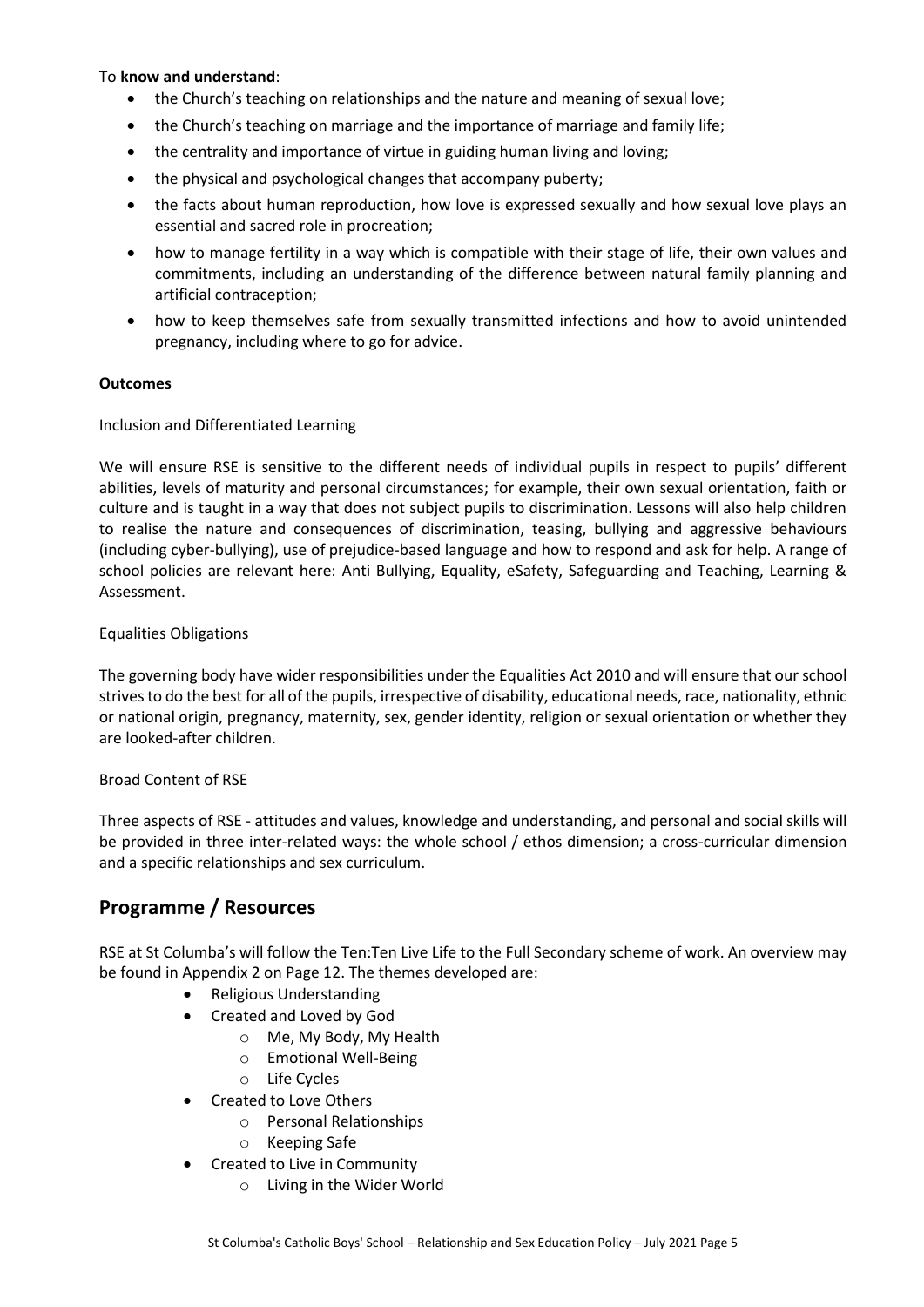Teaching strategies will include:

- establishing ground rules
- distancing techniques
- discussion
- project learning
- reflection
- experiential
- active
- brainstorming
- film & video
- group work
- role-play
- trigger drawings
- values clarification

#### **Balanced Curriculum**

Whilst promoting Catholic values and virtues and teaching in accordance with Church teaching, we will ensure that pupils are offered a balanced programme by providing an RSE programme that offers a range of viewpoints on issues.

Pupils will also receive clear scientific information as well as covering the aspects of the law pertaining to RSE (in secondary schools/academies relating to forced-marriage, female genital mutilation, abortion, the age of consent and legislation relating to equality). Knowing about facts and enabling young people to explore differing viewpoints is not the same as promoting behaviour and is not incompatible with our school's promotion of Catholic teaching. We will ensure that pupils have access to the learning they need to stay safe, healthy and understand their rights as individuals.

#### **Responsibility for Teaching the Programme**

Responsibility for the specific relationships and sex education programme lays with the RE Department. However, all staff will be involved in developing the attitudes and values aspect of the RSE programme. They will be role models for pupils of good, healthy, wholesome relationships as between staff, other adults and pupils. They will also be contributing to the development of pupils' personal and social skills.

#### **External Visitors**

Our school will often call upon help and guidance from outside agencies and health specialists to deliver aspects of RSE. Such visits will always complement the current programme and never substitute or replace teacher led sessions. It is important that any external visitor is clear about their role and responsibility whilst they are in school delivering a session. Any visitor must adhere to our code of practice developed in line with CES guidance 'Checklist for External Speakers to Schools'.

Health professionals should follow the school's policies, minimising the potential for disclosures or inappropriate comments using negotiated ground rules and distancing techniques as other teachers would. They will ensure that all teaching is rooted in Catholic principles and practice.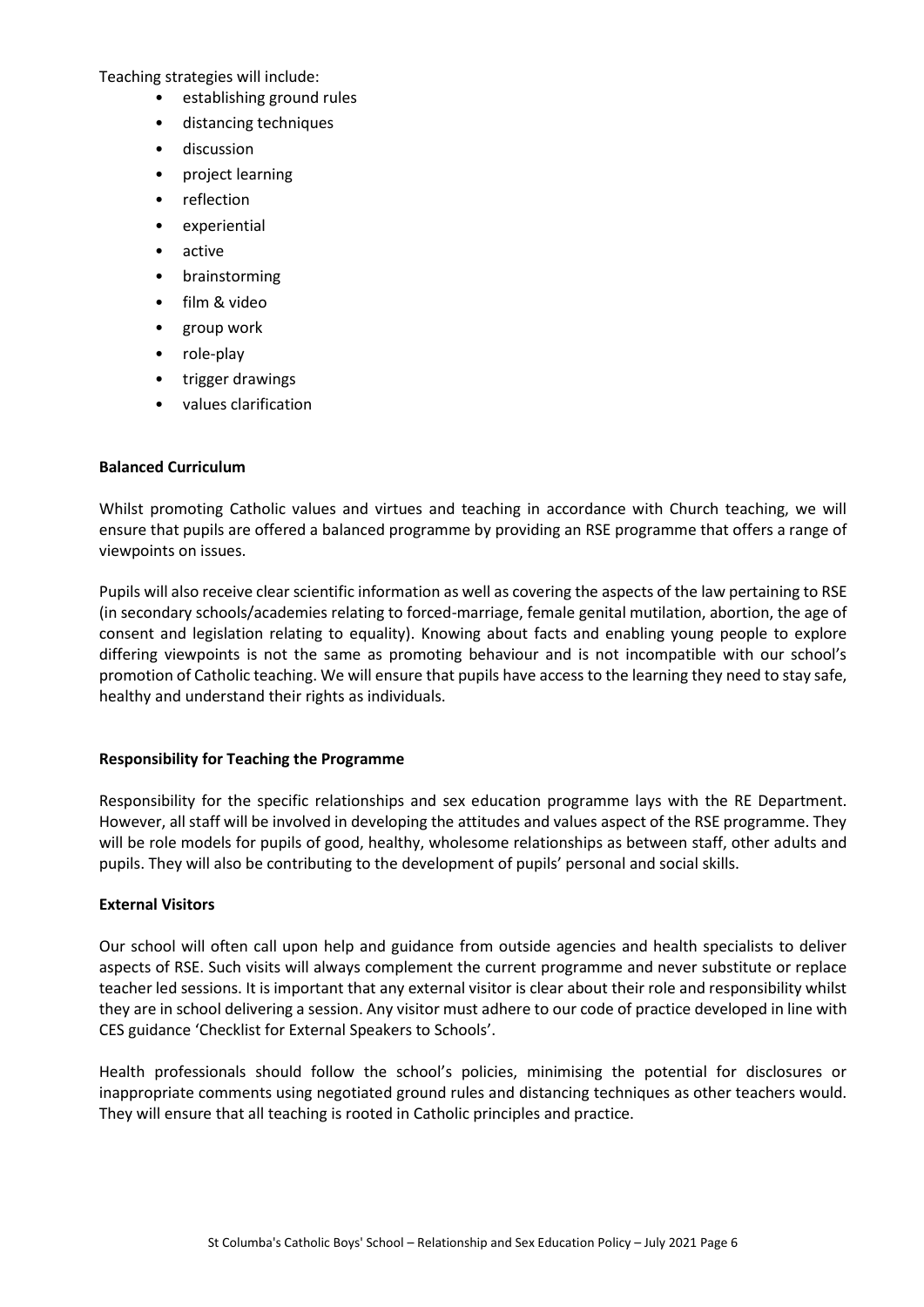# **4. Roles**

#### **4.1 PARENT AND CARERS**

*"Sex education, which is a basic right and duty of parents, must always be carried out under their attentive guidance, whether at home or in educational centres chosen and controlled by them. In this regard, the Church reaffirms the law of subsidiarity, which the school is bound to observe when it cooperates in sex education, by entering into the same spirit that animates the parents"***<sup>9</sup>** .

The Church recognises that parents are the first teachers of their children. It is their right and responsibility to inform and educate their children in matters relating to human relationships and sexual development. Catholic schools help parents in this task and seek to work in partnership with them. To meet this expectation school leaders and governors seek to work in partnership with them by following these principles:

- parents must be fully informed about the content and delivery of RSE on an annual basis;
- parents must be provided with opportunities to view and discuss the content of any programme of RSE along with any resources that are to be used;
- parents must be consulted whenever the school's RSE policy is reviewed/updated;
- parents must be fully informed about their statutory right to request their child be withdrawn from Sex Education because the Archdiocese of Southwark affirms the parents' right as 'first educators';
- school leaders and governors must ensure that there are transparent processes which enable parents to exercise this fundamental right as 'first educators'.

Parents must be consulted before this policy is ratified by the governors. They will be consulted at every stage of the development of the RSE programme, as well as during the process of monitoring, review and evaluation. They will be able to view the resources used by the school in the RSE programme. Our aim is that, at the end of the consultation process, every parent and carer will have full confidence in the school's RSE programme to meet their child's needs.

Parents continue to have *the right to withdraw* their children from Sex Education except in those elements which are required by the National Curriculum science orders. Should parents wish to withdraw their children they are asked to notify the school by contacting the Head Teacher. The school will provide support by providing material for parents to help the children with their learning.

We believe that the controlled environment of the classroom is the safest place for this curriculum to be followed. Please refer to the DfE guidance Page 17 for further details on the right to be excused from sex education (commonly referred to as the right to withdraw).

Details about the parental right to withdraw from some aspects of RSE are detailed in Appendix 2 on page 11.

#### **3.2 GOVERNORS**

The 1996 Education Act places responsibility for the school's policy on RSE in the hands of the Governing Body. They are required to ensure that there is an up to date RSE policy that is available for parents to read and that the policy is consistent with other relevant whole school policies (e.g. SEND; Safeguarding; Anti-Bullying; Pastoral Care). Foundation Governors are appointed by the Archbishop to promote and safeguard the Catholic character of the school. They have a particular responsibility to ensure that the RSE policy for the school complies with Diocesan policy, directives, and guidance regarding RSE. Governors responsibilities are: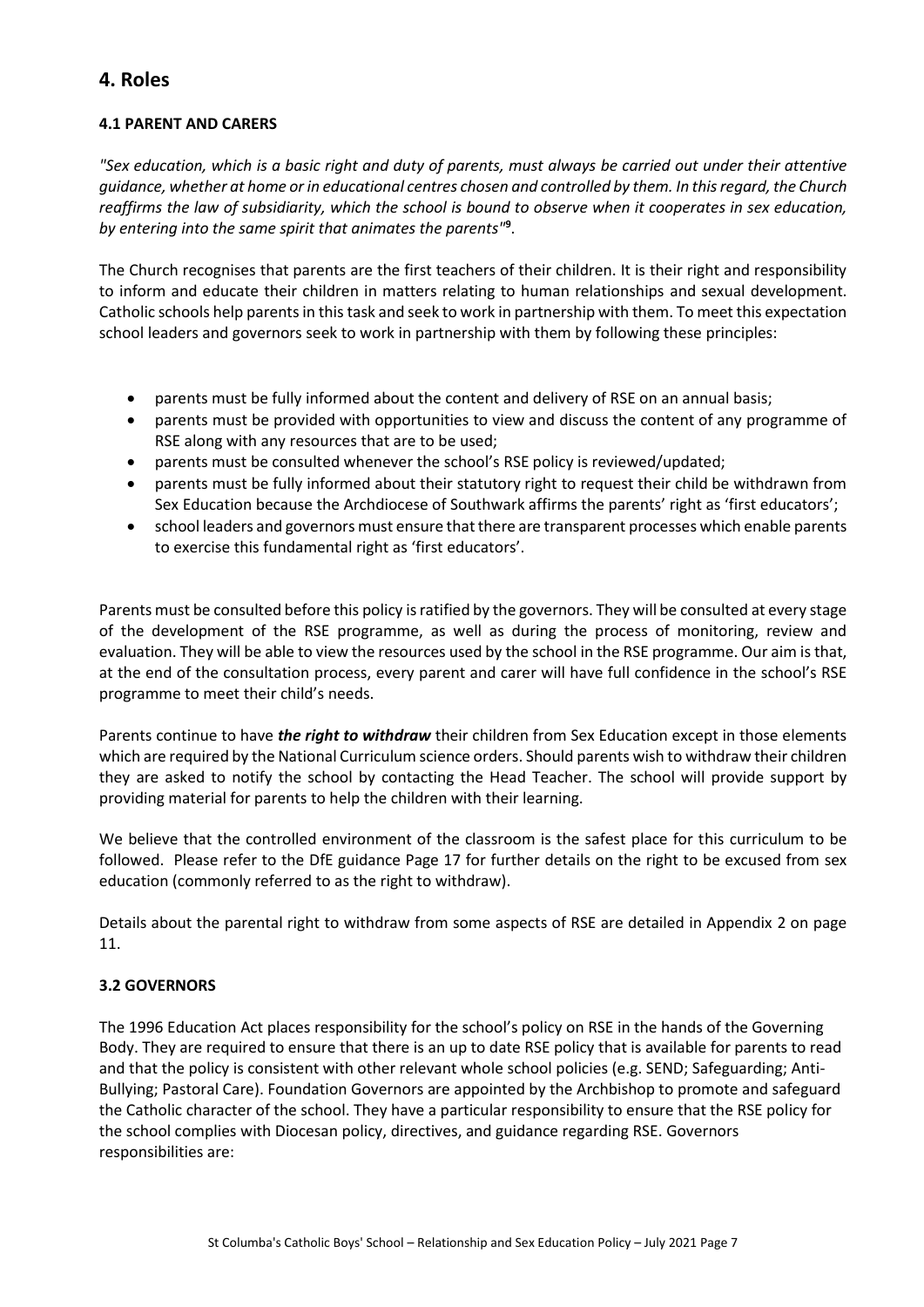- draw up the RSE policy, in consultation with parents and teachers;
- ensure that the policy is available to parents;
- ensure that the policy is in accordance with other whole school policies, e.g., SEN, the ethos of the school and our Christian beliefs;
- ensure that parents know of their right to withdraw their children;
- establish a link governor to share in the monitoring and evaluation of the programme, including resources used;
- ensure that the policy provides proper and adequate coverage of relevant National Curriculum science topics and the setting of RSE within PSHE.

#### **3.3 HEAD TEACHERS**

Responsibility for the implementation of the RSE policy is delegated to the Head Teacher, in liaison with the governors, parents, Diocesan Education Commission and the Local Authority. It is the task of the Head Teacher to integrate RSE into the curriculum.

#### **3.4 RSE LEADER/COORDINATOR**

An appropriately trained RSE Leader/Coordinator may be appointed to oversee curriculum planning, Continuing Professional Development, training and support for teachers. With governors and the Head Teacher, this person should ensure that there is a planned process for informing parents about RSE in the school. Elements of RSE will be delivered in different curricula areas. One element of good practice is to establish a cross curricula liaison group to support the RSE Leader/Coordinator.

#### **3.5 TEACHERS AND OTHER ADULTS**

Relationship and Sex Education is a whole school issue. All staff are involved in developing the personal and social skills that contribute to human flourishing. As well as delivering curriculum content in the classroom, staff are also role models around the school, giving examples of conflict resolution and establishing relationships of mutual trust and respect. All staff have a responsibility of care and safeguarding of pupils. They should actively contribute to guidance of the physical, moral and spiritual well-being of their pupils. This work must be in line with the school's Catholic ethos and current legislation.

# **4. The Aim of Relationship and Sex Education in Catholic Schools**

*"Sex education should provide information while keeping in mind that children and young people have not yet attained full maturity. The information has to come at a proper time and in a way suited to their age."***<sup>10</sup>**

To provide children and young people with a "positive and prudent sexual education"**<sup>11</sup>** which is compatible with their physical and psychological maturity. Effective RSE in Catholic schools must be designed around three cornerstone principles, namely that:

1. Pupils need clear, accurate and sound knowledge

2. Church teachings are presented in a forthright and clear manner, using the specific references provided by the Church

3. In presentation of both knowledge and Church teachings, age appropriateness and the awareness of child development is key. Instruction should match the child's developmental level and, as with all learning, be aware of individual differences.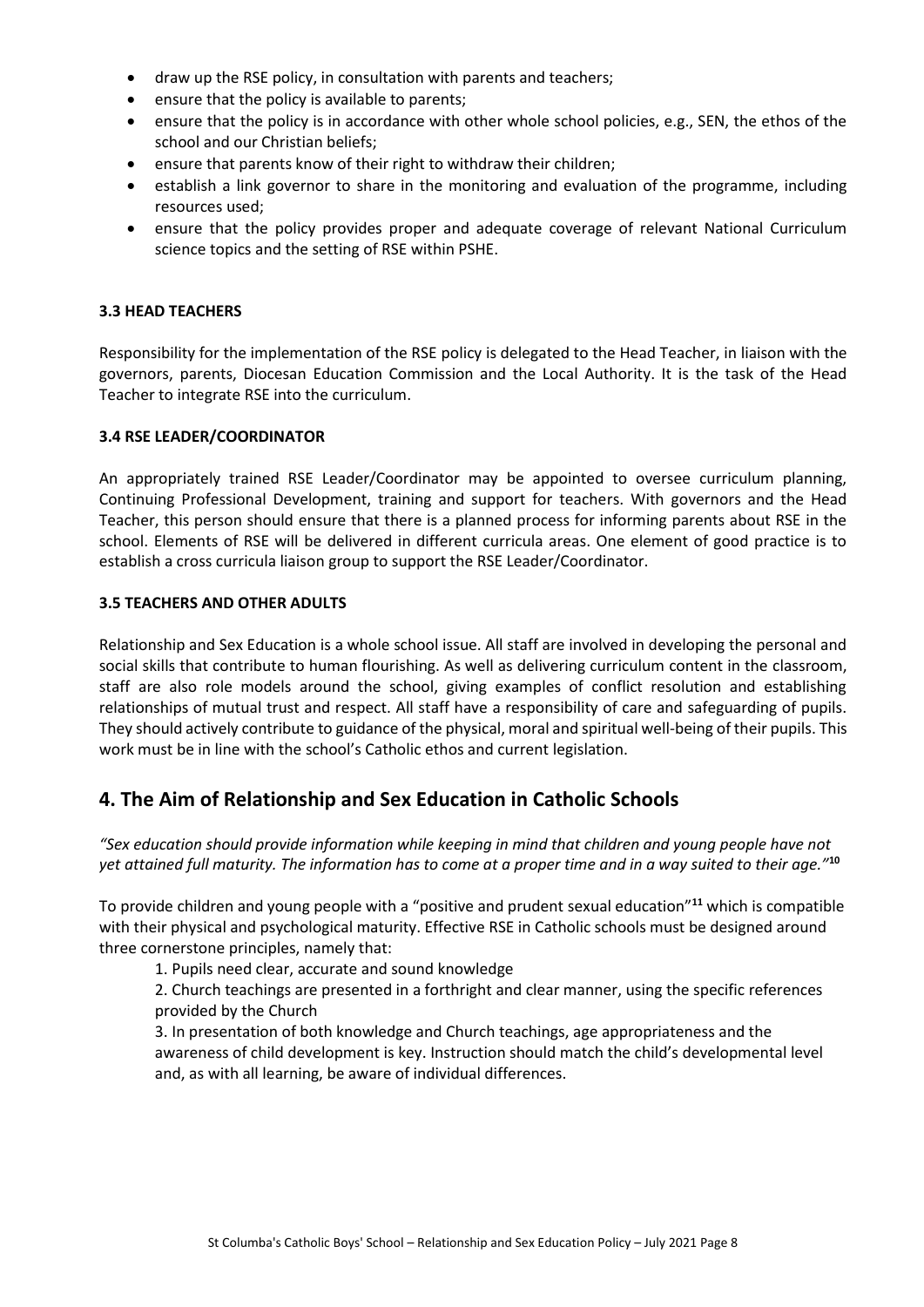

These areas of learning are taught within the context of family life taking care to ensure that there is no stigmatisation of children based on their home circumstances along with reflecting sensitively that some children may have a different structure of support around them (for example: looked after children or young carers).

We will ensure RSE is sensitive to the different needs of individual pupils in respect to pupils' different abilities, levels of maturity and personal circumstances; and is taught in a way that does not subject pupils to discrimination. Please see the school's inclusion policy for further information on supporting disadvantaged and SEND students.

#### **CHILDREN'S QUESTIONS**

The governors want to promote a healthy, positive atmosphere in which RSE can take place. They want to ensure that pupils can ask questions freely, be confident that their questions will be answered, and be sure that they will be free from bullying or harassment from other children and young people.

#### **Controversial or Sensitive issues**

There will always be sensitive or controversial issues in the field of RSE. These may be matter of maturity, of personal involvement or experience of children, of disagreement with the official teaching of the Church, of illegal activity or other doubtful, dubious or harmful activity. The governors believe that children are best educated, protected from harm and exploitation by discussing such issues openly within the context of the RSE programme. The use of ground rules, negotiated between teachers and pupils, will help to create a supportive climate for discussion.

Some questions may raise issues which it would not be appropriate for teachers to answer during ordinary class time, e.g., where a child or young person's questions hints at abuse, is deliberately tendentious or is of a personal nature.

#### **SUPPORTING CHILDREN AND YOUNG PEOPLE WHO ARE AT RISK**

Children will also need to feel safe and secure in the environment in which RSE takes place. Effective RSE will provide opportunities for discussion of what is and is not appropriate in relationships. Such discussion may well lead to disclosure of a safeguarding issue. Teachers will need to be aware of the needs of their pupils and not let any fears and worries go unnoticed. Where a teacher suspects that a child or young person is a victim of or is at risk of abuse they are required to follow the school's safeguarding policy and immediately inform the designated senior member of staff responsible.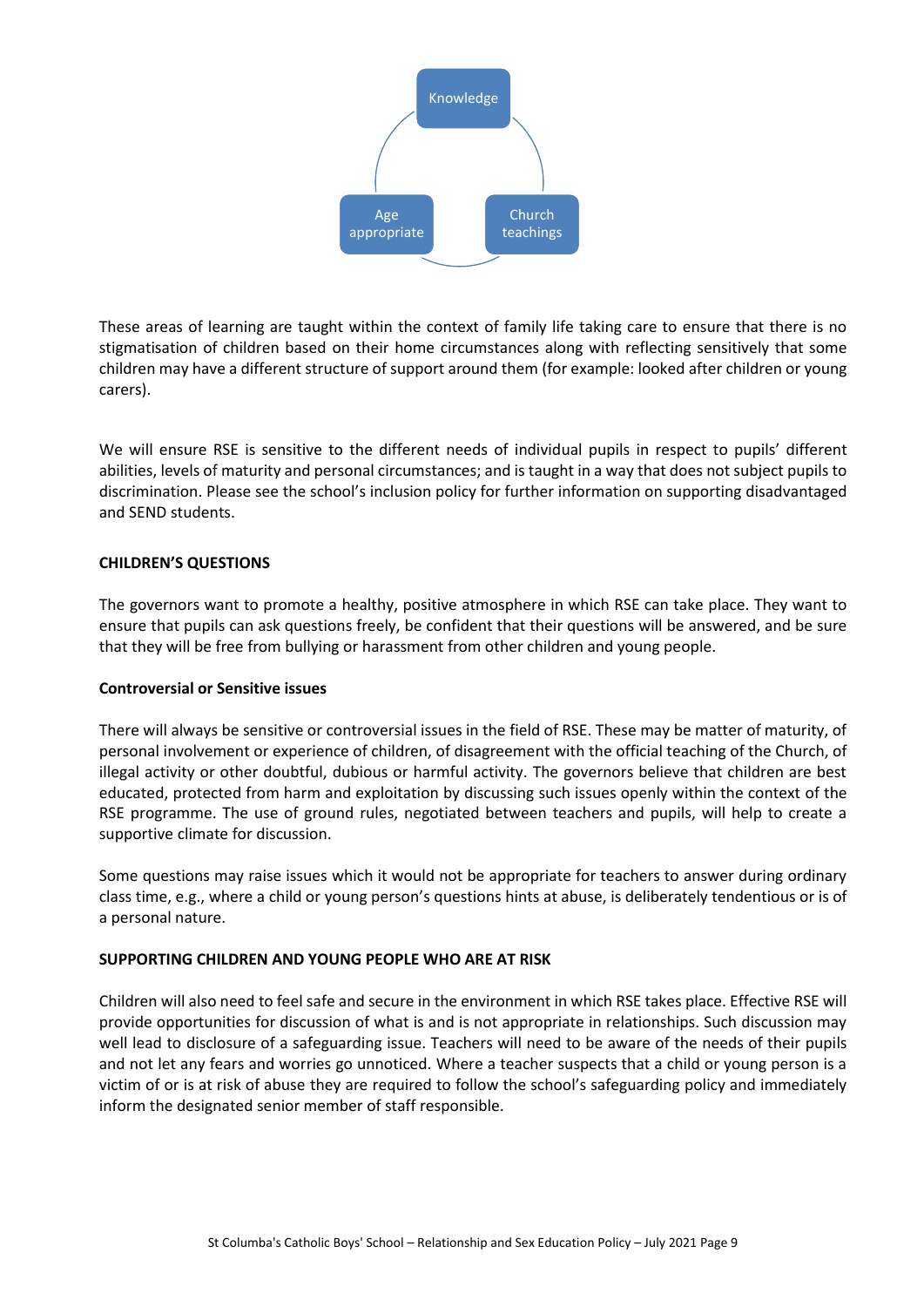#### **CONFIDENTIALITY AND ADVICE**

All governors, all teachers, all support staff, all parents and all pupils must be made aware of this policy, particularly as it relates to issues of advice and confidentiality.

All lessons, especially those in the RSE programme, will have the best interests of pupils at heart, enabling them to grow in knowledge and understanding of relationships and sex, developing appropriate personal and social skills and becoming appreciative of the values and attitudes which underpin the Christian understanding of what it means to be fully human. Students will be encouraged to talk to their parents/carers about the issues which are discussed in the programme. Teachers will always help pupils facing personal difficulties, in line with the school's pastoral care policy. Teachers should explain to pupils that they cannot offer unconditional confidentiality, in matters which are illegal or abusive for instance. Teachers will explain that in such circumstances they would have to inform others, e.g., parents, head teacher, but that the students would always be informed first that such action was going to be taken.

# **5. The Objectives of Relationships and Sex Education in Catholic Schools**

- To provide children and young people with a knowledge and understanding of the Church's teaching on relationships and sexual love
- To provide children and young people with a positive understanding of what constitutes good, loving relationships
- To provide children and young people with a knowledge and understanding of the biological facts about human reproduction
- To provide children and young people with the skills and confidence to defend themselves against unwanted pressures to be sexually active and to keep them safe
- To provide children and young people with an understanding of sexual health including how to protect themselves against unwanted pregnancies and sexually transmitted infections (STIs)
- To provide children with a clear understanding of the Catholic Church's teaching on contraception and the Catholic Church's teaching to refrain from sexual intercourse outside marriage

# **6. Choosing and using resources, working with external speakers**

Relationship and Sex Education must be in accordance with the teachings of the Catholic Church. It is the responsibility of the Governing Body, working with the Head Teacher and Senior Leadership Team, to ensure that this is achieved through careful monitoring of the teaching resources used. In considering the resources which will be used for RSE, governors should take into account:

- The need to support parents and carers by providing education which is faithful to the teachings of the Church and appropriate for the ages and stages of development of the pupils;
- The extent to which specific materials can be used to illustrate the beauty of the human being created by God;
- The values implied by specific resources and the way in which they may be used to enhance pupils' understanding of human development and Catholic teaching;
- The accuracy and clarity of material presented.

It is important that any external visitor to the school is also clear about their role and responsibility while they are in a school. Such visits should complement the school's current programme. Visitors may need guidance to ensure that sessions they deliver are respectful of the teaching of the Catholic Church. Further guidance on working with external visitors can be found in the Education Commission's document Guidance on visitors and external speakers working with pupils in Catholic schools in the Diocese.**<sup>12</sup>** This is available on the website <http://www.educationcommission.org.uk/> and should be consulted before inviting external agencies or visitors into the school.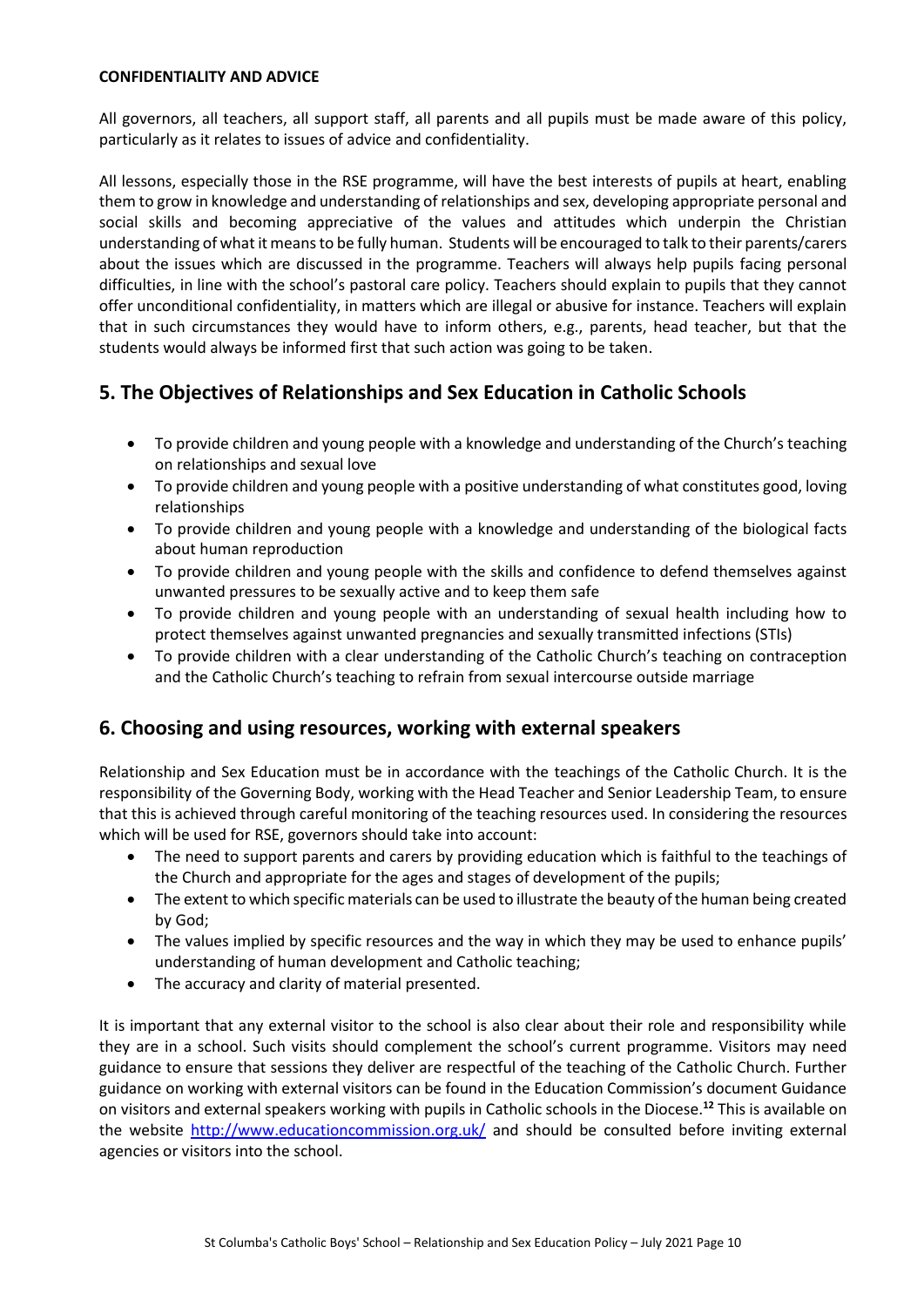# **Appendix 1**

Parents have the right to withdraw their children from the non-statutory components of sex education within RSE up to and until 3 terms before the child turns 16. After this point, if the child wishes to receive sex education rather than being withdrawn, the school will arrange this.

Requests for withdrawal should be put in writing using the form found in Appendix 3 of this policy and addressed to the Head of Year.

A copy of withdrawal requests will be placed in the pupil's educational record. The PSHE Leader or Head of Faculty will discuss the request with parents and take appropriate action.

Alternative work will be given to pupils who are withdrawn from sex education.

The **statutory requirements** for Sex and Relationship Education (SRE) are as follows:

As a maintained secondary school we must provide RSE to all pupils as per the [Children and Social work act](http://www.legislation.gov.uk/ukpga/2017/16/section/34/enacted)  [2017.](http://www.legislation.gov.uk/ukpga/2017/16/section/34/enacted)

In teaching RSE, we must have regard to to [guidance](https://www.gov.uk/government/consultations/relationships-and-sex-education-and-health-education) issued by the secretary of state as outlined in section 403 of the [Education Act 1996.](http://www.legislation.gov.uk/ukpga/1996/56/contents)

As a secondary academy school we must provide RSE to all pupils as per section 34 of the Children and Social [work act 2017.](http://www.legislation.gov.uk/ukpga/2017/16/section/34/enacted)

In teaching RSE, we are required by our funding agreements to have regard to [guidance](https://www.gov.uk/government/consultations/relationships-and-sex-education-and-health-education) issued by the secretary of state as outlined in section 403 of the [Education Act 1996.](http://www.legislation.gov.uk/ukpga/1996/56/contents)

As of September 2020, it is expected that all schools in England will meet the statutory requirements for RSE as set-out by the Department for Education (DfE) 5. In addition, there are further statutory requirements relating to RSE pertinent to legislation covering different parts of United Kingdom. They can be summarised as follows:

- All maintained primary and secondary schools must teach the Sex Education and Health Education elements of the National Curriculum Science Order;
- All secondary schools must provide RSE as part of the basic curriculum, including as a minimum education about HIV, AIDS and STIs6 and the national curriculum content about human growth and reproduction (Health Education is also part of the legislation for maintained schools and academies and included in the Independent Schools Inspections framework);
- In all primary schools, Relationships Education is now compulsory. There are also statutory elements for Relationships Education within the Early Years Foundation Stage. Sex Education is not compulsory in primary schools but is recommended to be taught.
- All schools must have an up to date RSE policy which is made available to parents and others. Schools must provide a copy of the policy free of charge to anyone who asks for one and should publish the policy on the school website;
- Parents right to request that their child be withdrawn from some or all of Sex Education delivered as part of statutory RSE is preserved within the guidance. The DfE statutory guidelines permits children to opt into Sex Education from three terms before their 16th birthday.

At St Columba's Catholic Boys' School we teach RSE as set out in this policy.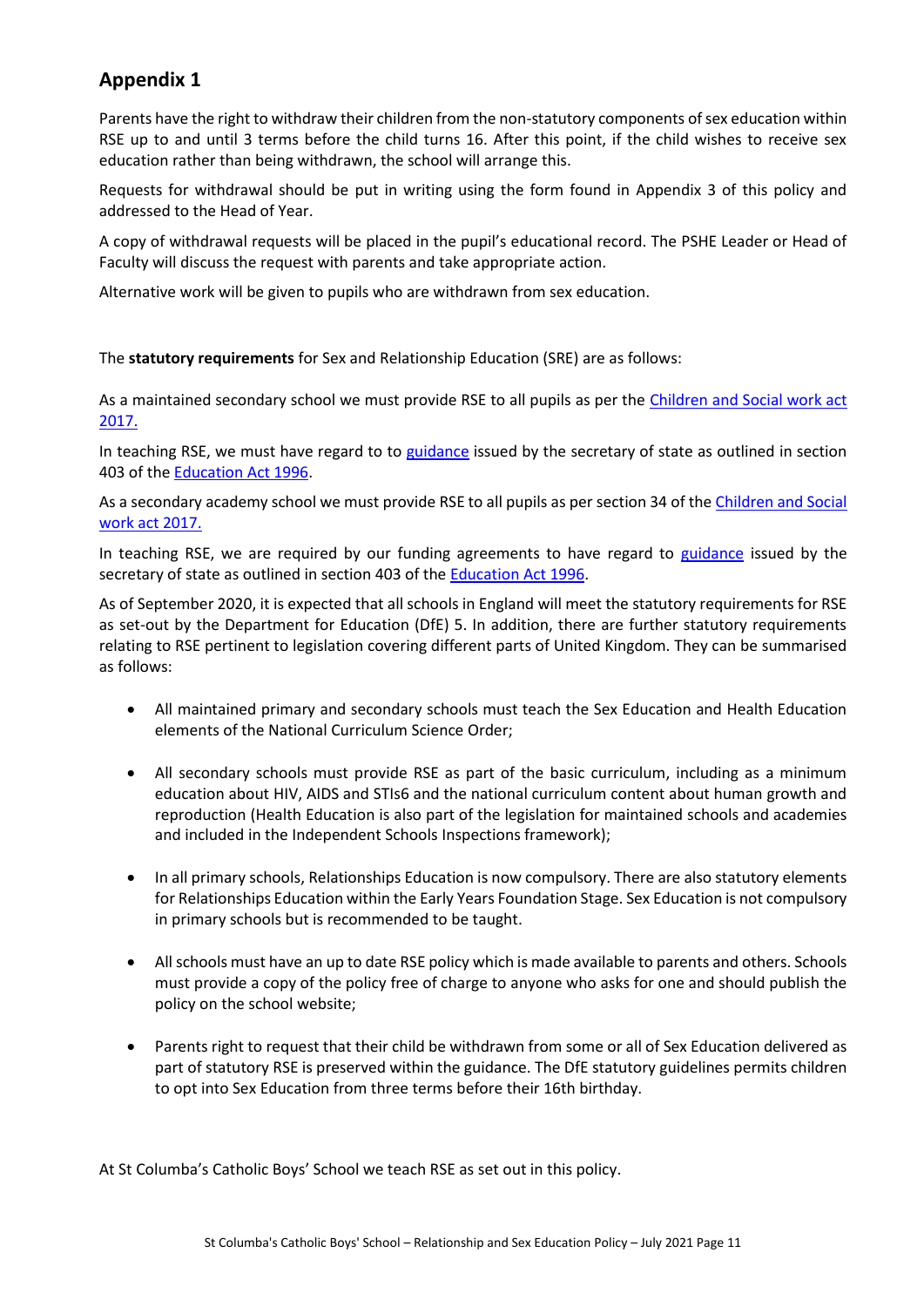# **Appendix 2**

# **Relationships and sex education curriculum map**

|                                  | <b>RE, PSHE or Tutor Time</b>                                            |                                                                          |                                                                          |                                                                          |                                                                          |                                                                          |
|----------------------------------|--------------------------------------------------------------------------|--------------------------------------------------------------------------|--------------------------------------------------------------------------|--------------------------------------------------------------------------|--------------------------------------------------------------------------|--------------------------------------------------------------------------|
| <b>Sessions per</b><br>programme | <b>Session 1</b><br>50 minutes<br>or 2 x 25-minutes<br>or 2 x 50-minutes | <b>Session 2</b><br>50 minutes<br>or 2 x 25-minutes<br>or 2 x 50-minutes | <b>Session 3</b><br>50 minutes<br>or 2 x 25-minutes<br>or 2 x 50-minutes | <b>Session 4</b><br>50 minutes<br>or 2 x 25-minutes<br>or 2 x 50-minutes | <b>Session 5</b><br>50 minutes<br>or 2 x 25-minutes<br>or 2 x 50-minutes | <b>Session 6</b><br>50 minutes<br>or 2 x 25-minutes<br>or 2 x 50-minutes |
| <b>Main Themes</b>               | All                                                                      | <b>Created and Loved by God</b>                                          |                                                                          |                                                                          | <b>Created to Love Others</b>                                            |                                                                          |
| <b>Sub-themes</b>                | <b>Religious</b><br>Understanding                                        | Me, My Body, My<br><b>Health</b>                                         | Emotional<br><b>Well-Being</b>                                           | <b>Life Cycles</b>                                                       | Personal<br><b>Relationships</b>                                         | <b>Keeping Safe</b>                                                      |
| Year <sub>7</sub>                | Who Am 1?                                                                | <b>Changing Bodies</b>                                                   | <b>Healthy Inside and</b><br>Out                                         | <b>Where We Come</b><br><b>From</b>                                      | <b>Family &amp; Friends</b>                                              | My Life on Scree                                                         |
| Year <sub>8</sub>                | <b>Created and Chosen</b>                                                | Appreciating<br><b>Differences</b>                                       | Feelings                                                                 | <b>Before I Was Born</b>                                                 | <b>Tough Relationships</b>                                               | <b>Think Before Yo</b><br>Share                                          |
| Year 9                           | The Search for Love                                                      | Love People, Use<br><b>Things</b>                                        | In Control of My<br>Choices                                              | <b>Fertility &amp;</b><br>Contraception                                  | Marriage                                                                 | One Hundred<br>Percent                                                   |
| Year 10 & 11*                    | <b>Authentic Freedom</b>                                                 | Self-Image                                                               | Beliefs, Values, &<br><b>Attitudes</b>                                   | Parenthood<br>(Personal<br>Relationships)                                | Pregnancy &<br><b>Abortion</b><br>(Life Cycles)                          | Abuse                                                                    |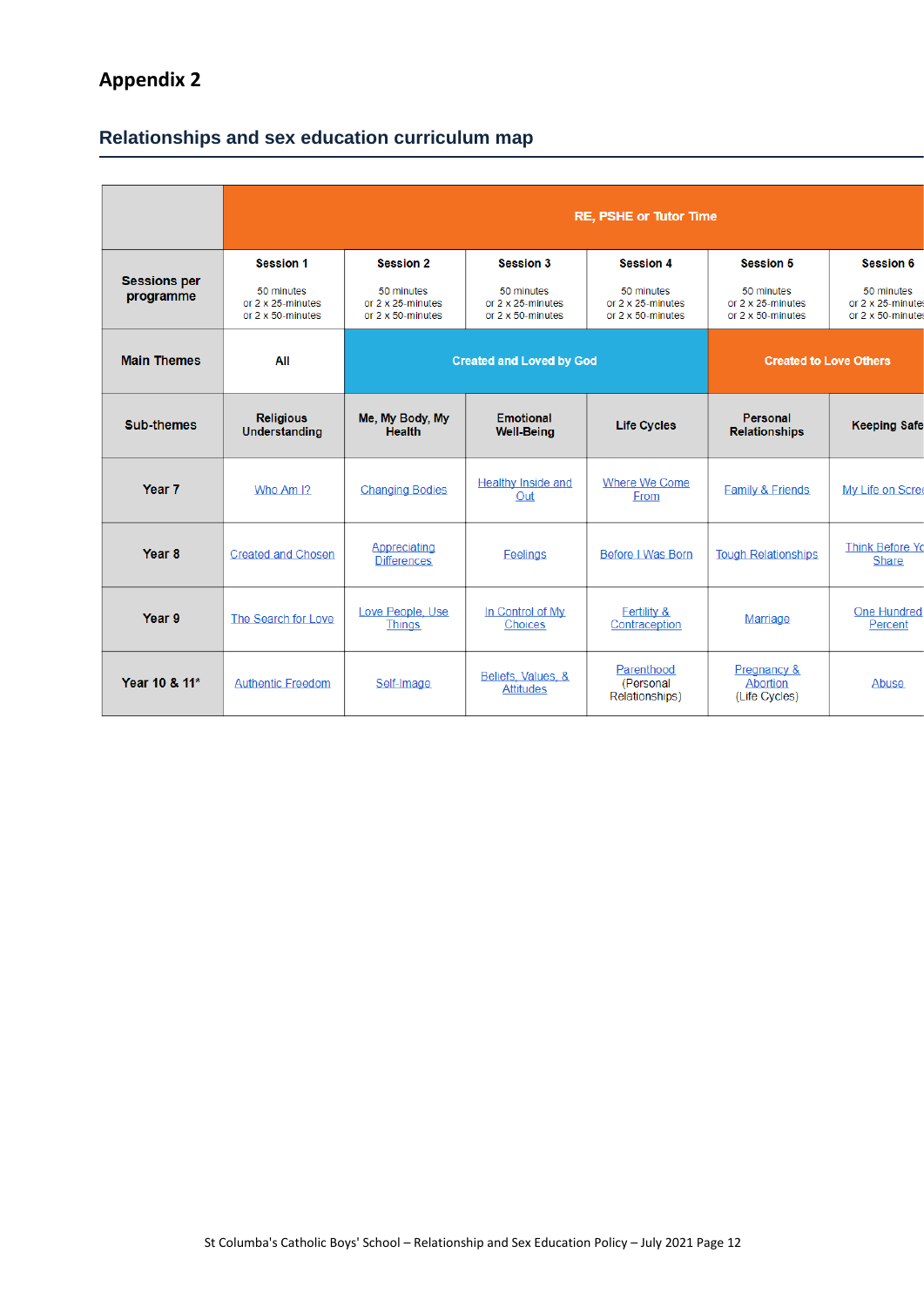# **Appendix 3: Parent form: withdrawal from sex education within RSE**

| TO BE COMPLETED BY PARENTS                                  |                                                                                  |       |  |  |
|-------------------------------------------------------------|----------------------------------------------------------------------------------|-------|--|--|
| Name of child                                               |                                                                                  | Class |  |  |
| Name of parent                                              |                                                                                  | Date  |  |  |
|                                                             | Reason for withdrawing from sex education within relationships and sex education |       |  |  |
|                                                             |                                                                                  |       |  |  |
|                                                             |                                                                                  |       |  |  |
|                                                             |                                                                                  |       |  |  |
|                                                             |                                                                                  |       |  |  |
|                                                             |                                                                                  |       |  |  |
|                                                             |                                                                                  |       |  |  |
| Any other information you would like the school to consider |                                                                                  |       |  |  |
|                                                             |                                                                                  |       |  |  |
|                                                             |                                                                                  |       |  |  |
|                                                             |                                                                                  |       |  |  |
| Parent<br>signature                                         |                                                                                  |       |  |  |

| TO BE COMPLETED BY THE SCHOOL                     |  |  |  |  |
|---------------------------------------------------|--|--|--|--|
| Agreed actions<br>from discussion<br>with parents |  |  |  |  |
|                                                   |  |  |  |  |